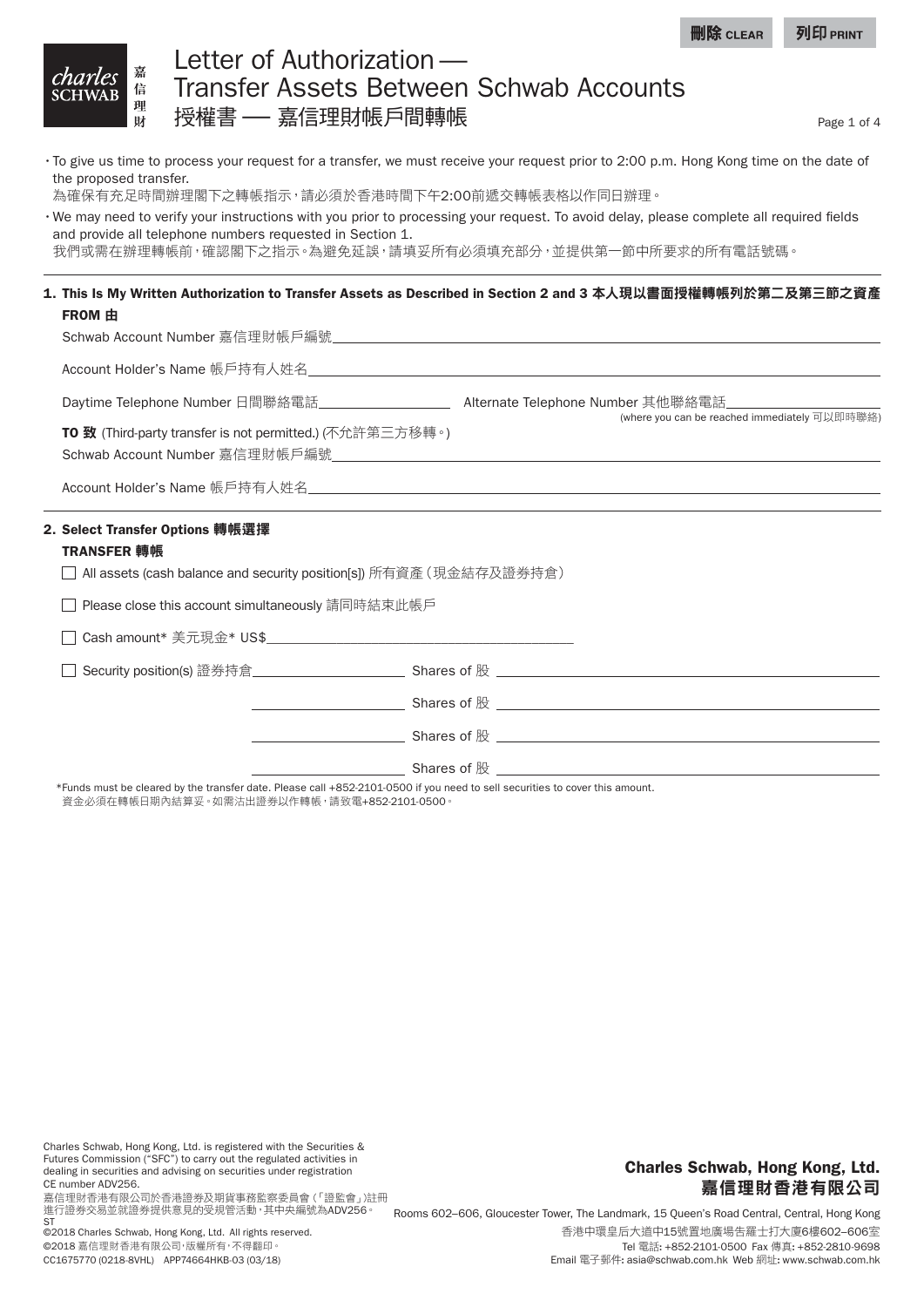- 3. Move Assets to One or More Schwab Accounts and Choose a Cost Basis Method 將資產移至一個或一個以上的嘉信 帳戶,並選擇一種成本基礎法
	- •When moving non-cash assets, please ensure you understand and specify which cost basis method you would like us to use prior to processing. If an alternative cost basis method or specific lot instructions are not listed in the table on page 3, the shares will be moved using the originating account's cost basis method, which can be found on Schwab.com>Service>Account Settings after account login.

移動非現金資產時,請在嘉信開始處理前,確認您瞭解您希望嘉信採用的成本基礎法,並加以指定。若有第 2 頁的表格上沒有列出的其 他成本基礎法 或特定的股數指示,將採用原始帳戶的成本基礎法移動股份。若有第 2 頁的表格上沒有列出的其他成本基礎法或特定的 股數指示,將採用原始帳戶的成本基礎法移動股份。請在登入帳戶後,前往 Schwab.com.hk (嘉信香港網) > 服務 > 帳戶設定,搜尋原 始帳戶採用的成本基礎法。

- · Schwab's default cost basis method for stocks, bonds and ETFs uses identified lots with the FIFO cost basis method described below. If instructions are provided to journal a partial quantity, the remaining shares will be adjusted using the account's default cost basis method.
- 嘉信為股票、債券和交易所買賣基金 (ETF) 預設的成本基礎法,採用下述先進先出法 (FIFO)為成本基礎以指定股數。若有指示需記錄 -部份的數量,其 餘股份將採用帳戶預設的成本基礎法加以調整。
- •Schwab's default cost basis for mutual funds is average cost, and lots cannot be specified if this method is currently used. 嘉信為共同基金預設的成本基礎法為平均成本。若採用這個方法將無法指定股數。
- •Moving non-cash assets out of a custodial account is prohibited. 禁止從監護人帳戶內移動非現金資產。
- •The non-cash assets being moved are not part of a private securities transaction. 被移動的非現金資產不是私人證券交易的一部份。
- •Cost Basis methods 成本基礎法:
- •First In-First Out (FIFO): The first lot acquired is the first lot moved. If lots are missing cost basis, these lots will be moved first. 先進先出法 (FIFO):第一批買進的股數將是第一批被移除的股數。若有股數未指定成本基礎法,將先移除這批股數。
- •Last In-First Out (LIFO): The last lot acquired is the first lot moved, regardless if lots are missing cost basis. 後進先出法 (LIFO): 若有股數未指定成本基礎法, 將最後買進的股數最先移除。
- High Cost Lot (HCLOT): For long positions, the lot with the highest cost is moved first; for short positions, the lot with the lowest cost is moved first. Lots with missing cost basis will be moved after lots with known cost basis are moved. 高成本股數法 (HCLOT):若為多頭庫存,成本最高的股數最先移除;若為空頭庫存,成本最低的股數最先移除。先移除成本基礎法已 知的股數,再移除未指定成本基礎法的股數。
- •Low Cost Lot (LCLOT): For long positions, the lot with the lowest cost is moved first; for short positions, the lot with the highest cost is moved first. If lots are missing cost basis, these will be moved first. 低成本股數法 (LCLOT): 若為多頭庫存,成本最低的股數最先移除; 若為空頭庫存,成本最高的股數最先移除。若有股數未指定成本 基礎法,將最先未指定的股數移除。
- · Tax Lot Optimizer (TLO): Even though lots are selected and sold with the objective of taking losses first (short term then long term) and gains last (long term then short term), any shares moved will be processed at the High Cost Lot Method (HCLOT). Lots with missing cost basis will be moved after lots with known cost basis are moved.

**稅務股數最佳化 (TLO):**儘管股數的選取與賣出是以先承受損失先 (先短期後長期), 後享受獲利 (先長期後短期), 所有被移除的股 份均以高成本股數法處理。先移除成本基礎法已知的股數,再移除未指定成本基礎法的股數。

•We can split each lot with an equal proportional allocation of cost basis to each receiving account, known as "Pro Rata". 我們可以依照成本基礎法,將每一批股數分割成均等的數量,分配給每一個接受股份的帳戶。這種作法稱之為**「按比例分配」**。

Charles Schwab, Hong Kong, Ltd. is registered with the Securities & Futures Commission ("SFC") to carry out the regulated activities in dealing in securities and advising on securities under registration CE number ADV256.

嘉信理財香港有限公司於香港證券及期貨事務監察委員會 (「證監會」)註冊 進行證券交易並就證券提供意見的受規管活動,其中央編號為ADV256。 ST

# Charles Schwab, Hong Kong, Ltd. 嘉信理財香港有限公司

Rooms 602–606, Gloucester Tower, The Landmark, 15 Queen's Road Central, Central, Hong Kong 香港中環皇后大道中15號置地廣場告羅士打大廈6樓602–606室 Tel 電話: +852-2101-0500 Fax 傳真: +852-2810-9698 Email 電子郵件: asia@schwab.com.hk Web 網址: www.schwab.com.hk

©2018 Charles Schwab, Hong Kong, Ltd. All rights reserved. ©2018 嘉信理財香港有限公司,版權所有,不得翻印。 CC1675770 (0218-8VHL) APP74664HKB-03 (03/18)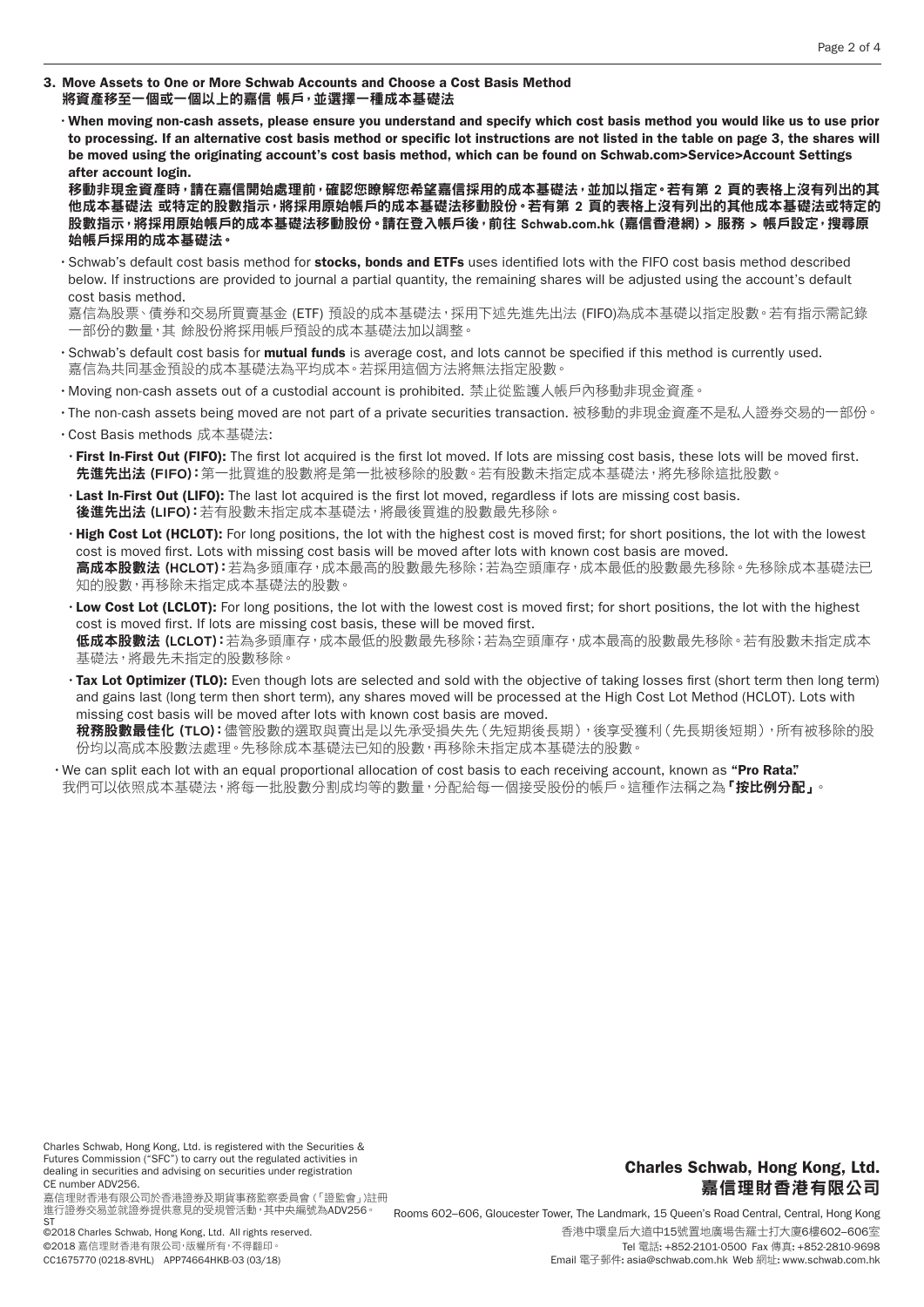| List each receiving account and each asset to be moved by either the number or<br>percentage of shares or percentage of the account. 列出所有的接收帳戶與欲移除的<br>資產,可列出欲移動的股份數量或百分比,或帳戶百分比。                                                                                                       | Only complete this section if you do not want us to apply<br>the cost basis method on the originating account when<br>moving shares, or if you want to move specific lot(s). |                                                                                                            |                                                                    |                                                                                          |                                                                |                                                                |  |                                                                                                                                                                                 |  |  |
|-----------------------------------------------------------------------------------------------------------------------------------------------------------------------------------------------------------------------------------------------------------------------------------------|------------------------------------------------------------------------------------------------------------------------------------------------------------------------------|------------------------------------------------------------------------------------------------------------|--------------------------------------------------------------------|------------------------------------------------------------------------------------------|----------------------------------------------------------------|----------------------------------------------------------------|--|---------------------------------------------------------------------------------------------------------------------------------------------------------------------------------|--|--|
| - If you would like the cost basis split "Pro Rata", you must indicate "Pro Rata" in<br>the Alternative Cost Basis Method column. 若您想要採用 「按比例」 的成本基礎<br>法,您必須在 「其他成本基礎法」 一列中說明您要選取 「按比例」。                                                                                               |                                                                                                                                                                              |                                                                                                            |                                                                    |                                                                                          | 若您 <u>不希望</u> 我們在移動您原始帳戶的股份時套用成本基礎法,<br>或您希望指定欲移動的股數時,請填寫這個部份。 |                                                                |  |                                                                                                                                                                                 |  |  |
| . We will not create fractional shares from whole shares. When splitting an asset,<br>please designate the account that will receive the odd share amount.<br>我們不會把整股分成碎股。分割資產時,請指定零股數將由哪一個帳戶接收。                                                                                        |                                                                                                                                                                              |                                                                                                            |                                                                    |                                                                                          |                                                                |                                                                |  |                                                                                                                                                                                 |  |  |
| If splitting and moving an asset with existing fractional shares, please specify the<br>exact share allocation between accounts. 若分割及移動目前含有碎股的資產時,請<br>指定各個帳戶之間明確的股份配置。                                                                                                                 |                                                                                                                                                                              |                                                                                                            |                                                                    |                                                                                          |                                                                |                                                                |  |                                                                                                                                                                                 |  |  |
| - Generally, we can only move Municipal bonds in minimum increments of \$5,000<br>and most other bonds in \$1,000 increments. In some cases, we will not be able to<br>split existing bond positions. 通常我們移動市政債券最少要以 \$5,000 唯一單位, 多<br>數其他債券則是以 \$1,000 為單位。在部份情況下,我們將無法分割現有的債券庫<br>存。 |                                                                                                                                                                              |                                                                                                            |                                                                    |                                                                                          |                                                                |                                                                |  |                                                                                                                                                                                 |  |  |
| <b>Receiving Account</b><br>Number(s)<br>收款帳戶號碼                                                                                                                                                                                                                                         | In the Name of<br>(Please print.)<br>收款人<br>(請清楚填寫。)                                                                                                                         | Asset<br>(Symbol, CUSIP, etc.)<br>資產<br>(代號、CUSIP等)                                                        | # of Shares<br>#股份數量<br>(e.g., 5 shares)<br>(例如:5股)<br>% of Shares | <b>Alternative</b><br><b>Cost Basis</b><br><b>Method</b> for<br>each asset<br>or account |                                                                | (FIFO, LIFO,<br>HCLOT,<br>LCLOT)                               |  | List each lot's information below.<br>請在下方列出各批股數的資訊。<br>(Please validate each lot by using cost basis<br>information on Schwab.com.)<br>(請採用 Schwab.com 上取得的成本基礎資訊驗證<br>每一批股數·) |  |  |
|                                                                                                                                                                                                                                                                                         | 佔股份百分比 %<br>(e.g., 5%)<br>(例如:5%)<br><b>Available Cash</b><br>可動用現金<br>(e.g., \$100)<br>(例如:\$100)<br>% of Account                                                           | or "Pro Rata"<br>(Please print.)<br>每一個資產或<br>帳戶採用的其<br>他成本基礎法<br>(先進先出法、<br>後進先出法、高<br>成本先出法、低<br>成本先出法)或 | <b>OR</b><br>或                                                     | <b>Acquired</b><br><b>Date</b><br>取得日期<br>(mm/dd/yy)<br>(月月/日日/年年)                       | Quantity<br>數量                                                 | <b>Cost Basis</b><br>per Share/<br><b>Bond</b><br>每股/債成<br>本基礎 |  |                                                                                                                                                                                 |  |  |
|                                                                                                                                                                                                                                                                                         |                                                                                                                                                                              |                                                                                                            | 佔帳戶百分比 %<br>$(e.g., 50\%)$<br>(例如:50%)                             | 「按比例」<br>(請清楚填<br>寫。)                                                                    |                                                                |                                                                |  |                                                                                                                                                                                 |  |  |
|                                                                                                                                                                                                                                                                                         |                                                                                                                                                                              |                                                                                                            |                                                                    |                                                                                          | 0 <sub>R</sub>                                                 |                                                                |  |                                                                                                                                                                                 |  |  |
|                                                                                                                                                                                                                                                                                         |                                                                                                                                                                              |                                                                                                            |                                                                    |                                                                                          | 0 <sub>R</sub>                                                 |                                                                |  |                                                                                                                                                                                 |  |  |
|                                                                                                                                                                                                                                                                                         |                                                                                                                                                                              |                                                                                                            |                                                                    |                                                                                          | 0 <sub>R</sub>                                                 |                                                                |  |                                                                                                                                                                                 |  |  |
|                                                                                                                                                                                                                                                                                         |                                                                                                                                                                              |                                                                                                            |                                                                    |                                                                                          | 0 <sub>R</sub>                                                 |                                                                |  |                                                                                                                                                                                 |  |  |
|                                                                                                                                                                                                                                                                                         |                                                                                                                                                                              |                                                                                                            |                                                                    |                                                                                          | 0 <sub>R</sub>                                                 |                                                                |  |                                                                                                                                                                                 |  |  |
|                                                                                                                                                                                                                                                                                         |                                                                                                                                                                              |                                                                                                            |                                                                    |                                                                                          | 0 <sub>R</sub>                                                 |                                                                |  |                                                                                                                                                                                 |  |  |
|                                                                                                                                                                                                                                                                                         |                                                                                                                                                                              |                                                                                                            |                                                                    |                                                                                          | 0 <sub>R</sub><br>0 <sub>R</sub>                               |                                                                |  |                                                                                                                                                                                 |  |  |
|                                                                                                                                                                                                                                                                                         |                                                                                                                                                                              |                                                                                                            |                                                                    |                                                                                          | 0 <sub>R</sub>                                                 |                                                                |  |                                                                                                                                                                                 |  |  |
|                                                                                                                                                                                                                                                                                         |                                                                                                                                                                              |                                                                                                            |                                                                    |                                                                                          | 0 <sub>R</sub>                                                 |                                                                |  |                                                                                                                                                                                 |  |  |
|                                                                                                                                                                                                                                                                                         |                                                                                                                                                                              |                                                                                                            |                                                                    |                                                                                          | 0 <sub>R</sub>                                                 |                                                                |  |                                                                                                                                                                                 |  |  |
|                                                                                                                                                                                                                                                                                         |                                                                                                                                                                              |                                                                                                            |                                                                    |                                                                                          | 0 <sub>R</sub>                                                 |                                                                |  |                                                                                                                                                                                 |  |  |
|                                                                                                                                                                                                                                                                                         |                                                                                                                                                                              |                                                                                                            |                                                                    |                                                                                          | 0 <sub>R</sub>                                                 |                                                                |  |                                                                                                                                                                                 |  |  |
|                                                                                                                                                                                                                                                                                         |                                                                                                                                                                              |                                                                                                            |                                                                    |                                                                                          | 0 <sub>R</sub>                                                 |                                                                |  |                                                                                                                                                                                 |  |  |
|                                                                                                                                                                                                                                                                                         |                                                                                                                                                                              |                                                                                                            |                                                                    |                                                                                          | <b>OR</b>                                                      |                                                                |  |                                                                                                                                                                                 |  |  |
|                                                                                                                                                                                                                                                                                         |                                                                                                                                                                              |                                                                                                            |                                                                    |                                                                                          | 0 <sub>R</sub>                                                 |                                                                |  |                                                                                                                                                                                 |  |  |
|                                                                                                                                                                                                                                                                                         |                                                                                                                                                                              |                                                                                                            |                                                                    |                                                                                          | 0 <sub>R</sub>                                                 |                                                                |  |                                                                                                                                                                                 |  |  |
|                                                                                                                                                                                                                                                                                         |                                                                                                                                                                              |                                                                                                            |                                                                    |                                                                                          | <b>OR</b>                                                      |                                                                |  |                                                                                                                                                                                 |  |  |

Charles Schwab, Hong Kong, Ltd. is registered with the Securities & Futures Commission ("SFC") to carry out the regulated activities in dealing in securities and advising on securities under registration CE number ADV256.

。<br>嘉信理財香港有限公司於香港證券及期貨事務監察委員會 ( 「證監會」 )註冊 進行證券交易並就證券提供意見的受規管活動,其中央編號為ADV256。

ST<br>©2018 Charles Schwab, Hong Kong, Ltd. All rights reserved. ©2018 嘉信理財香港有限公司,版權所有,不得翻印。 CC1675770 (0218-8VHL) APP74664HKB-03 (03/18)

## Charles Schwab, Hong Kong, Ltd. 嘉信理財香港有限公司

Rooms 602–606, Gloucester Tower, The Landmark, 15 Queen's Road Central, Central, Hong Kong 香港中環皇后大道中15號置地廣場告羅士打大廈6樓602–606室 Tel 電話: +852-2101-0500 Fax 傳真: +852-2810-9698 Email 電子郵件: asia@schwab.com.hk Web 網址: www.schwab.com.hk